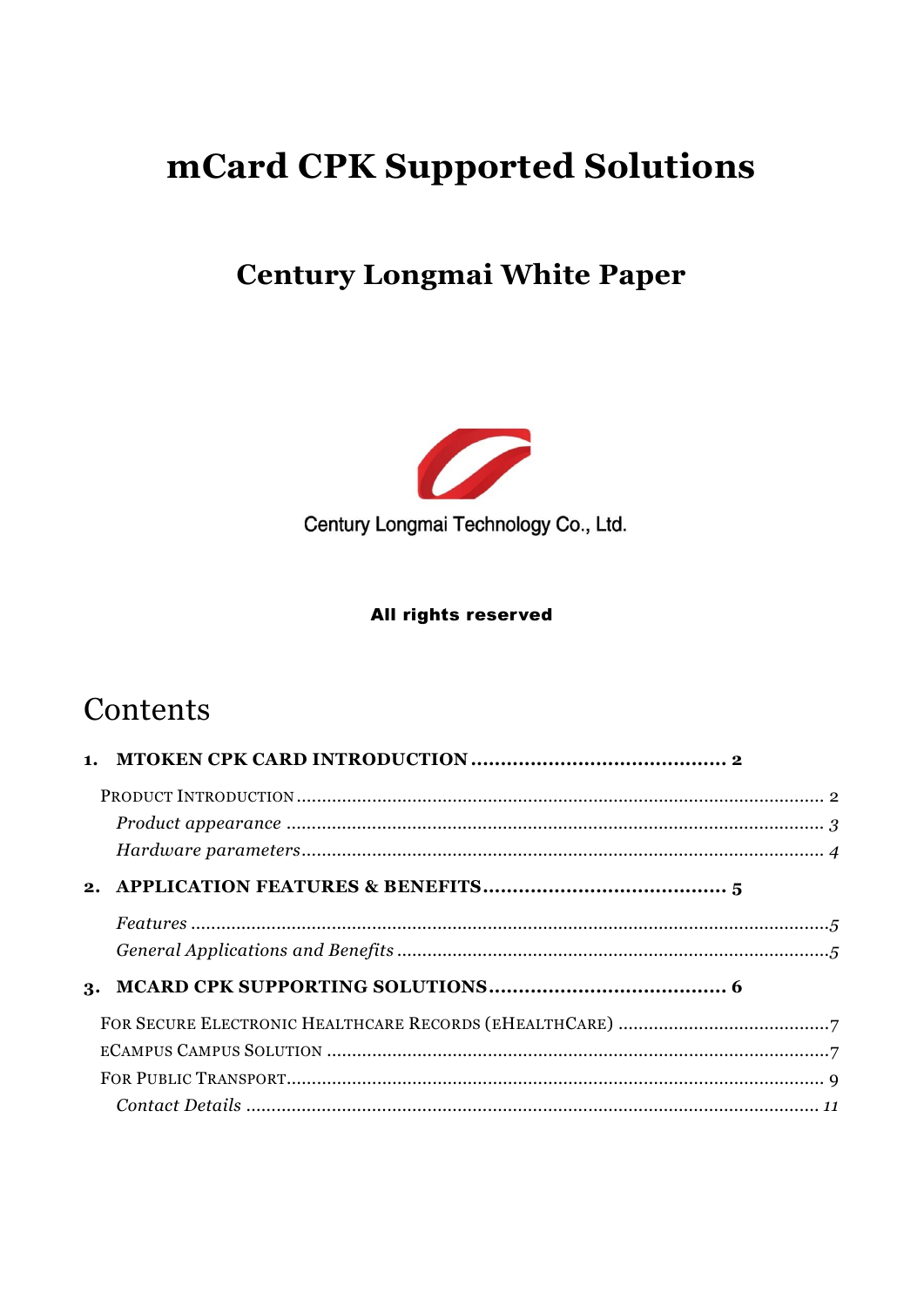

# <span id="page-1-0"></span>1. MCARD CPK CARD INTRODUCTION

### *O ver view*

Today, the authentication market is seeking for portable device with increased efficiency and a broad range of on-board security applications like digital signature, user identification, secure on-line transactions and physical access control application. As one of the leading digital security providers, Century Longmai is excited to launch the first contactless card supporting public-key infrastructure (PKI) encryption with all the power of a multi-application contactless card and smartcard-based USB token in a single device; developed based on trending consumer requirements. This hybrid mCard CPK product delivers a robust solution in form of a secure smartcard-based USB token and MIFARE contactless card for applications such as micropayments, access management, Network security, and automatic fare collection systems in public transport, individual identification and physical access control in corporate, banking and government facilities.

Thanks to the full support for middleware, all mCard CPK card model support the PKCS#11 cryptographic standard on the Linux, Mac OS & Windows environments; users benefit from unparalleled level of integration with multi-platform based applications with a smartcard chip, it performs well in multiple working environments, such as online payment, identity authentication and information management. It is a secure innovative real deal for those who require an effective combination of security and portability in protecting important personal, financial and company information.

## **Product Introduction**

<span id="page-1-1"></span>mCard CPK (Contactless access control card with USB port for PKI authentication) developed with a peculiar emphasis on user convenience, fast transaction speed, exceptional reliability for frequent usage, security against fraud and cost effectiveness. It is lightweight contactless MIFARE card with USB token that provide both contactless and strong authentication PKI based solutions. Proved waterproof, dustproof and quake proof is also secure and portable contactless device in the market adopting USB and IC packaging techniques in a single product to offer support for digital certificate management, private information protection, and physical & virtual access control.

 $\square$  Copyright 2015 Century Longmai Technology Co., Ltd. All rights reserved. | Public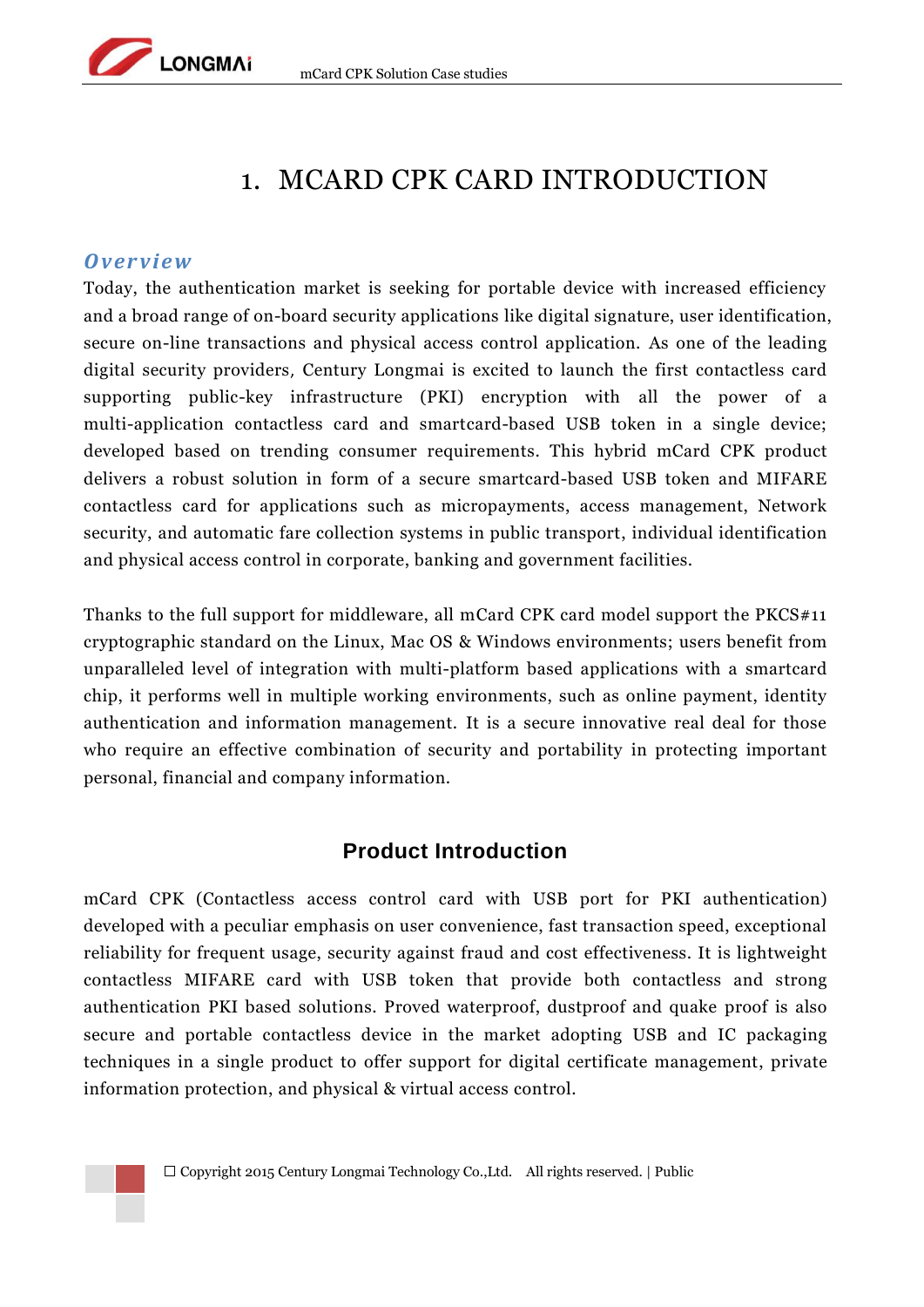

### **Product appearance**

<span id="page-2-0"></span>

mCard CPK Card Size:

- L: 85.6mm(85.47mm-85.72mm)
- W: 53.98mm (53.92mm-54.03mm)
- **↓** T: 20mm  $(\pm 0.03$ mm)\*
- **↓** R:  $3.18$ mm ( $\pm$  0.30mm)



*\* implies the card's parameter is customizable based on user's requirements*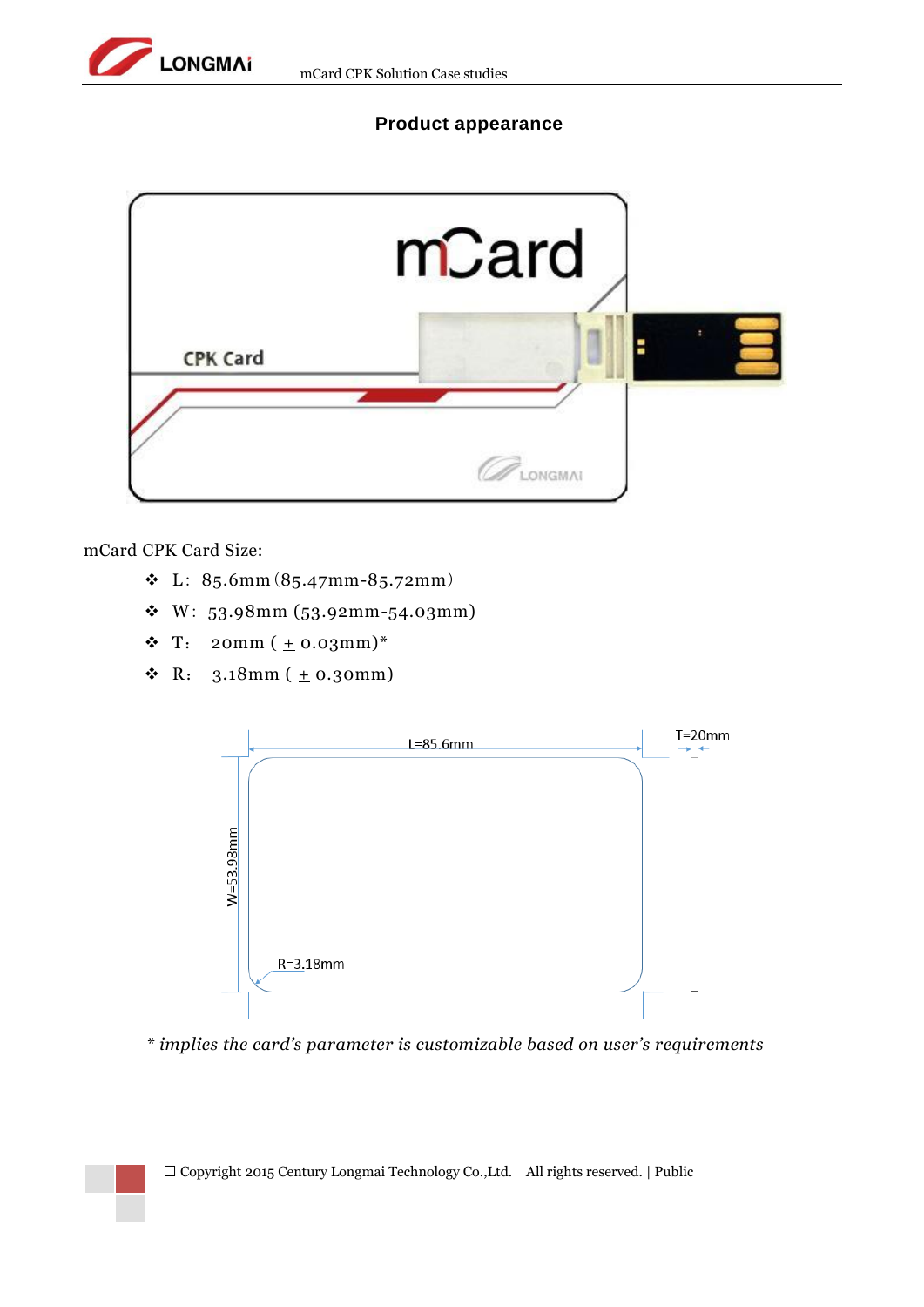

### **Hardware parameters**

<span id="page-3-0"></span>The following list provides a summary of the technical information about mCard CPK

| Category                                 | <b>Parameters</b>                         |  |  |
|------------------------------------------|-------------------------------------------|--|--|
| <b>Contact smartcard chip Parameters</b> |                                           |  |  |
| Power Supply                             | <b>USB Power Supply</b>                   |  |  |
| Working Voltage                          | 5V USB port power supply                  |  |  |
| <b>Working Current</b>                   | 80-150mA                                  |  |  |
| Operating                                | $0 - 70$ °C                               |  |  |
| Temperature Range                        |                                           |  |  |
| <b>Storing Temperature</b>               | $-20 - 85 °C$                             |  |  |
| Casing Material                          | <b>PVC</b>                                |  |  |
| Communication                            | <b>USB</b>                                |  |  |
| Protocol                                 |                                           |  |  |
| Interface Type                           | USB 2.0/USB 3.0                           |  |  |
| Processor                                | 32-bit smartcard chip                     |  |  |
| Certificate storage                      | 192K                                      |  |  |
| Capacity                                 |                                           |  |  |
| <i>*</i> External Storage                | CD: 2M-8M, Default 2M                     |  |  |
| Capacity                                 | USB Flash memory: 4G-32G                  |  |  |
| <b>Contactless chip Parameters</b>       |                                           |  |  |
| Power Supply                             | Build-in Coil Power Supply                |  |  |
| Operating frequency                      | 13.56MHZ                                  |  |  |
| Operating range                          | 2.5-10cm                                  |  |  |
| (Read & write)                           |                                           |  |  |
| Working Temp range                       | $0 - 70$ °C                               |  |  |
| Storage Temp range                       | $-20 - 85 °C$                             |  |  |
| Casing                                   | <b>PVC</b>                                |  |  |
| Communication                            | ISO14443 Type A protocol                  |  |  |
| Protocol                                 |                                           |  |  |
| Processor                                | Read-Only; Logical encryption or CPU chip |  |  |
| <b>Storage Capacity</b>                  | $1K$ or $4K$<br>M1:                       |  |  |
|                                          | CPU:<br>4K or 8K                          |  |  |
| Data retention                           | 10 years                                  |  |  |

 $\Box$  Copyright 2015 Century Longmai Technology Co.,Ltd. All rights reserved. | Public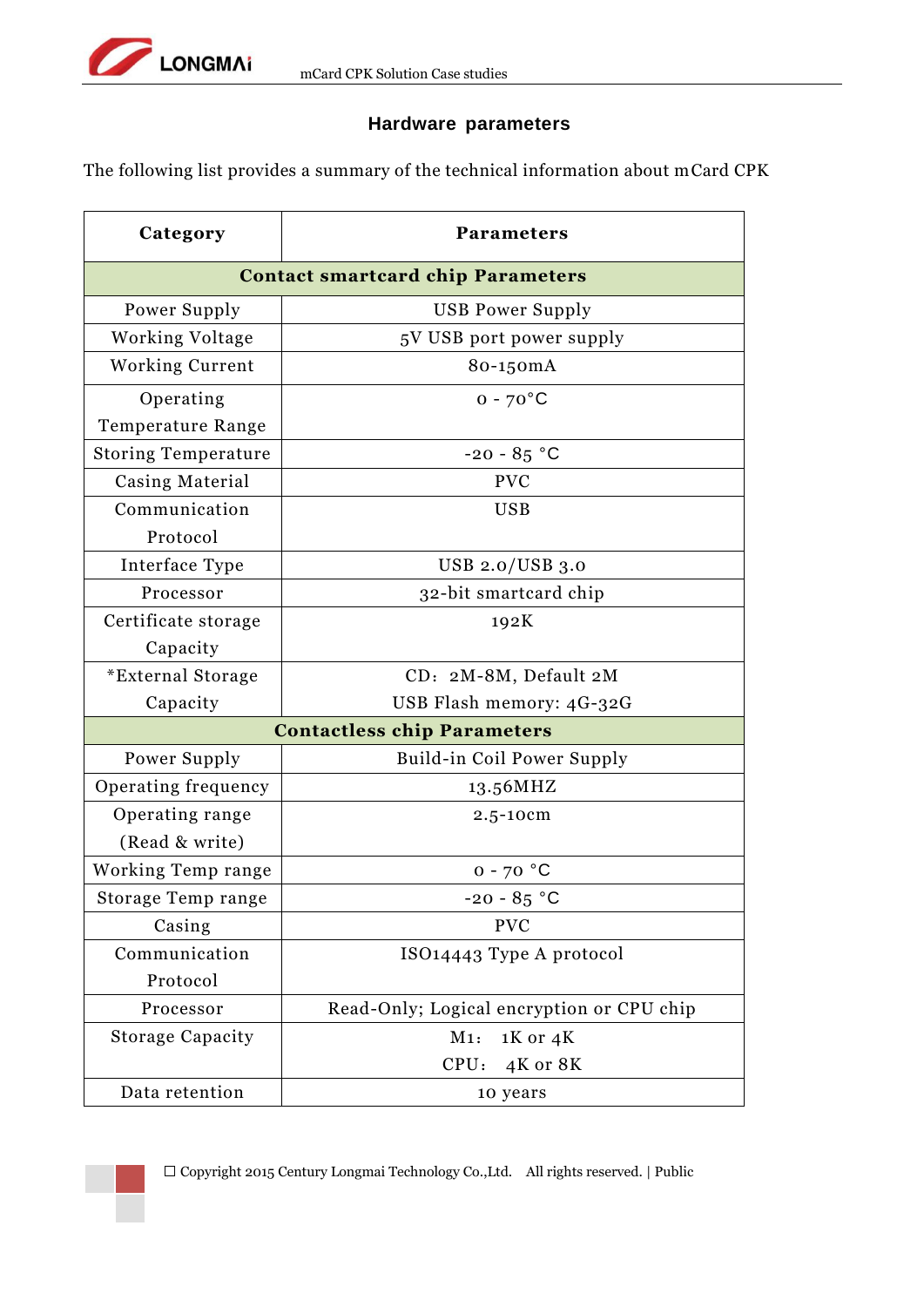# 2.APPLICATION FEATURES & BENEFITS

#### **Features**

<span id="page-4-1"></span>Century Longmai's mCard CPK Contactless card allows faster and more convenient micropayment transactions by eliminating the need for contact between the card and the scanner/reader. The USB part enables digital signatures, email encryption, micropayments, and other PKI applications. Thereby putting state of art technology to the service of organizations and governments committed to take their IT Security and access control infrastructure to the next level with robust multiple form factor solutions.

#### **General Applications and Benefits**

# <span id="page-4-2"></span>**Applications**

<span id="page-4-0"></span>LONGMAI

- **<sup>↓</sup>** e-Government
- $\overline{\text{Banking}}$  & Payment
- $\leftarrow$  e-Healthcare
- **↓** Network Security
- **← Access Control**
- $\ddot{\bullet}$  Public Key Infrastructure
- $\overline{\phantom{a}}$  Digital Signature

## **Benefits**

- $\ddot{\phantom{1}}$  Unparalleled Integration with Identity and Access Ecosystem
- Support for Certificate Based two factor authentication (2FA)
- $\overline{\phantom{a}}$  Compliance with industry standards
- Support for Windows, Linux & Mac Operating Systems
- Cost-effective Innovative MIFARE implementation
- **↓** Strong Smart card Security
- Smart Card integration with PKI application services such as Email, Web, VPN, etc.
- Reliability and Stability –adopts reliable and stable hardware, software and advanced technology to guarantee application security.
- $\square$  Copyright 2015 Century Longmai Technology Co., Ltd. All rights reserved. | Public  $\ddagger$  Standardability– developed based on international standard.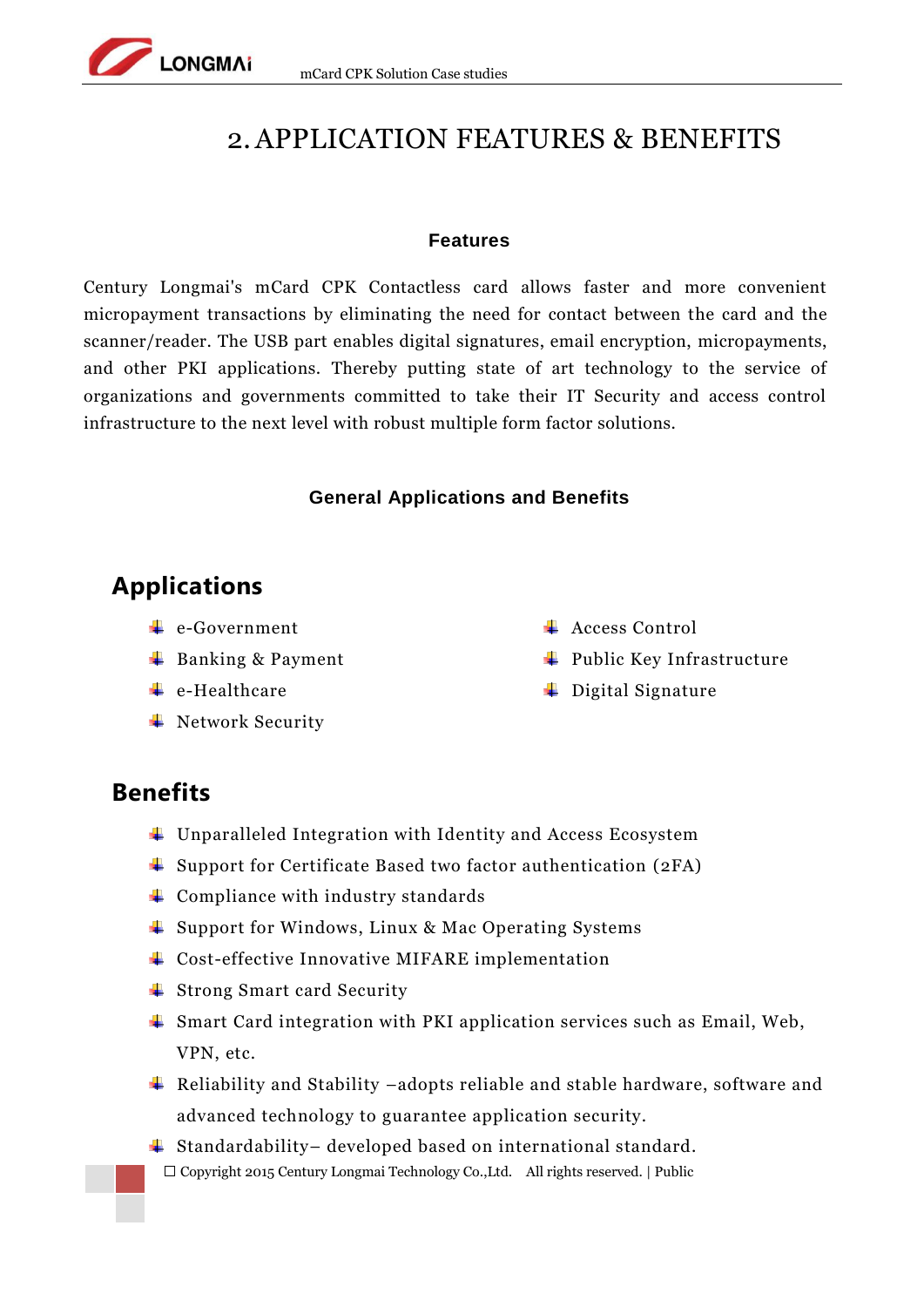$\overline{\phantom{a}}$  Scalability

**LONGMAi** 

# <span id="page-5-0"></span>3. MCARD CPK SUPPORTING SOLUTIONS

## *Design objective*

Today, the authentication market is seeking for portable device with increased efficiency and a broad range of on-board security applications like digital signature, user identification, secure on-line transactions and physical access control application.

Century Longmai presents the mCard CPK solution that combines two-factor authentication PKI token functions with MIFARE contactless card functions into a single powerful function yet portable product that supports multiple applications.



Fig 1-1 mCard CPK Contactless card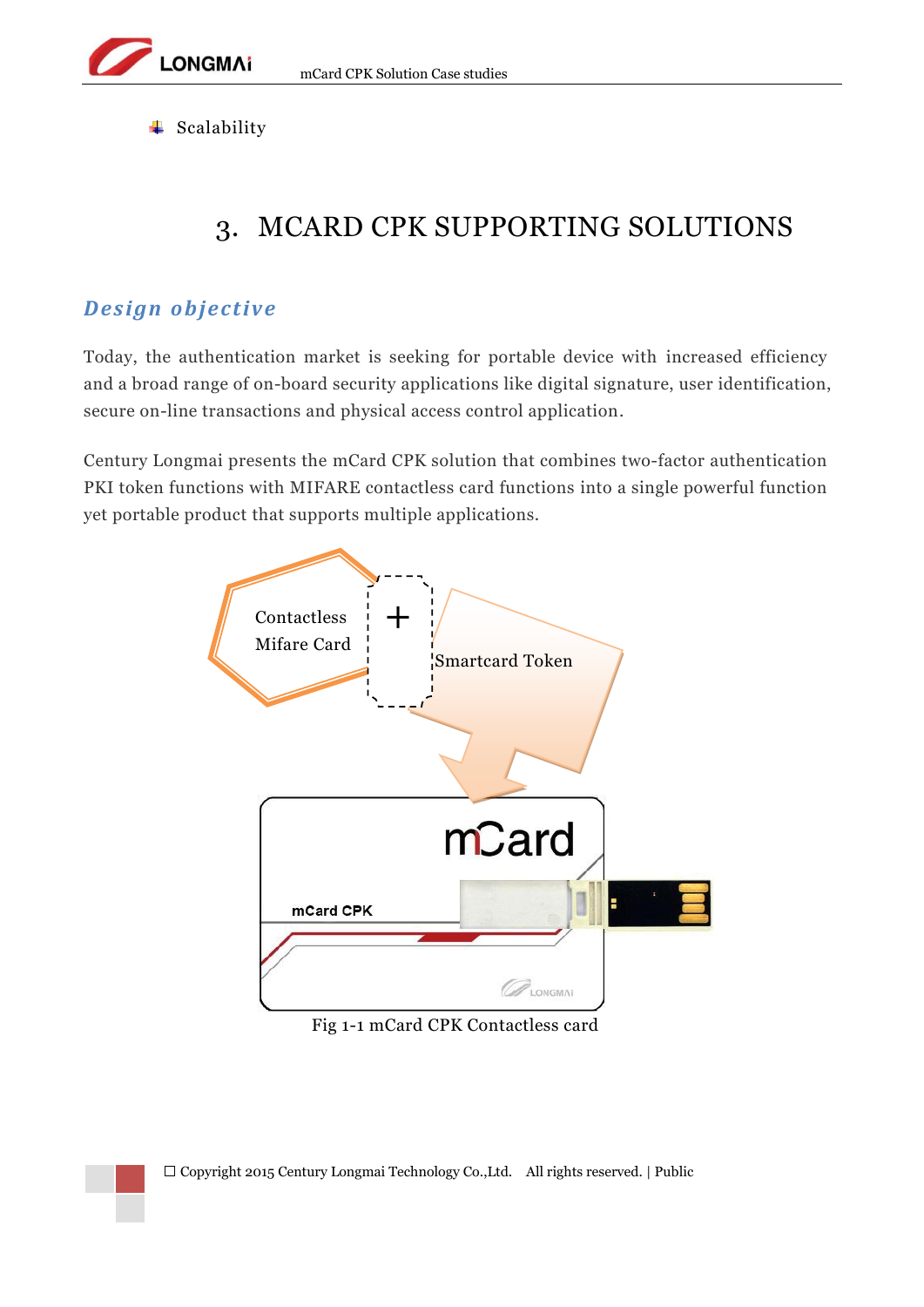## **For Secure Electronic Healthcare Records (eHealthCare)**

<span id="page-6-0"></span>With the rapid development of Information and technology, HIS (Hospital Information System) is becoming one important branch of new medical informatics. Adopting new technology applications using computers, internet, and other communication devices - to collect, store, process, extract and exchange medical information within the Hospital authentication system are is widely applied in many hospitals worldwide.

*According to recent Industry Research: Reliable, secure, efficient and connected healthcare IT systems are essential for reducing cost by cutting the heavy administration bills normally associated with public healthcare programs.*

They are also a key to preventing fraud seen by many as one of the biggest problems in balancing social security budgets.

# **Solution Benefits in eHealth environment**

- Ensuring confidentiality of stored data (medical records)
- Identifying and authenticating individual users
- Securing data and communications
- Storage space for personal data

LONGMAN

- Security, confidentiality, and validity of medical data
- System Security and Data Integrity

Learn how the unique features of mToken CPK offers strong security, differential access to data, and definitive auditing in eHealth.

- 1. mCard CPK card [MIFARE card + USB Token Introduction](http://lm-infosec.com/products/mcard/)
- 2. [mCard CPK Solution Case studies -mCard\\_CPK\\_eHealth\\_Solution\\_White\\_Paper](http://lm-infosec.com/images/pdf/Century_Longmai_Solution-mCard_CPK_eHealth_Solution_White_Paper) [PDF]
- 3. [Longmai eHealthCare Solution Design](http://lm-infosec.com/solutions/secured-his-in-ehealth/)

# **eCampus Campus Solution**

## <span id="page-6-1"></span>*O ver view*

Technological advances over the last five years have created far greater options for students when it comes to on campus micropayments. Now, more than ever, it is critical that educational institutions deliver the safety and convenience students have come to expect

 $\square$  Copyright 2015 Century Longmai Technology Co., Ltd. All rights reserved. | Public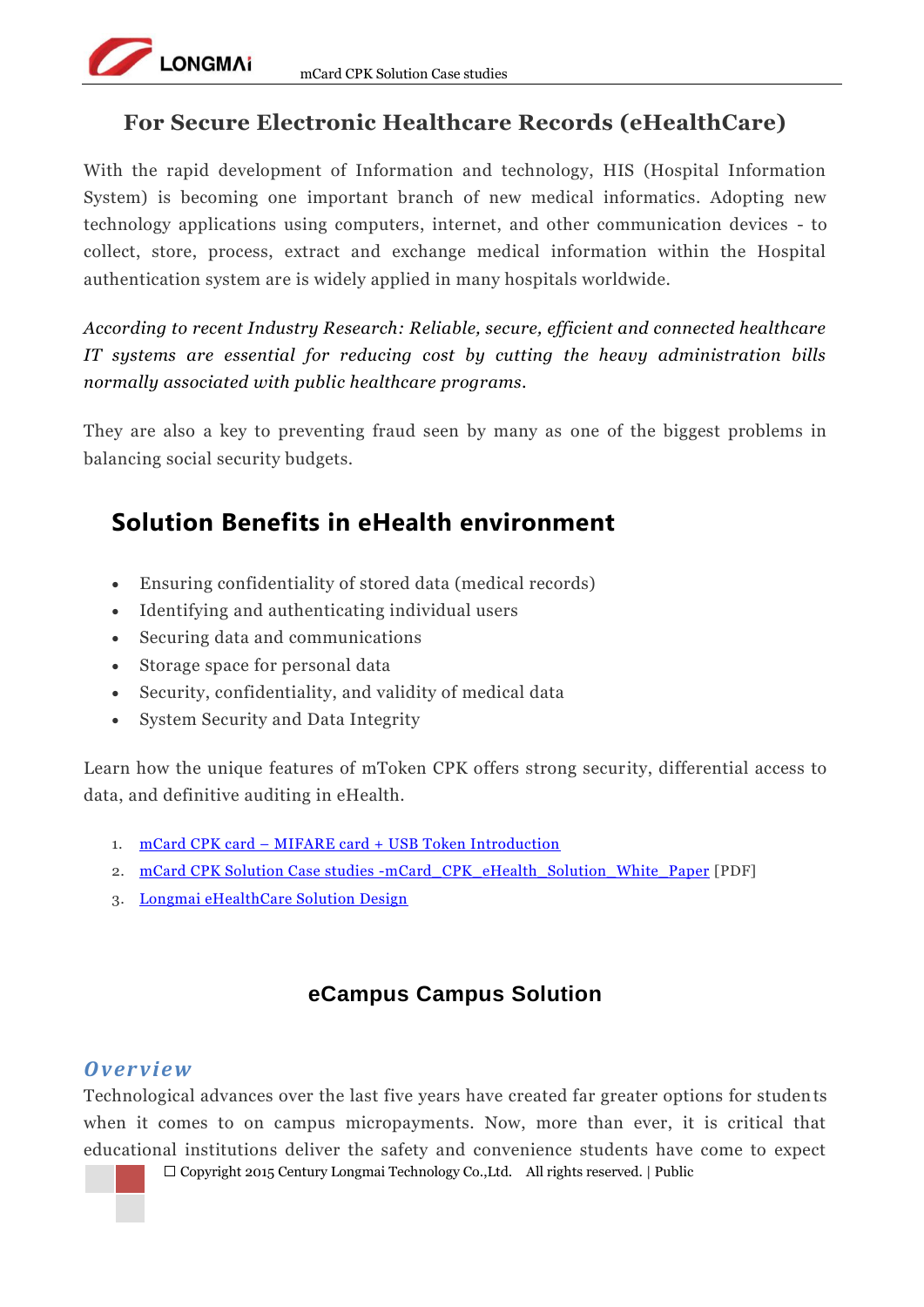while squeezing the most out of budgets. The goal of many forward-thinking institutions is to establish an environment in which any student, teacher, or member of the campus community can use a universal account on campus, off campus, and online for all commerce transactions, activities, and when accessing facilities.

*Research shows that about 85% of parents believe the safety of a campus is an important factor in choosing a college. Thus at Century Longmai, we designed mCard CPK to provide an increased level of security and access control to the campus population. It offers all operations including enrolment management, logging changes in students' status, access to classrooms, Library, Labs, Meeting rooms, canteen etc.*

mCard CPK is a unique product that is integratable with existing data management systems in educational institutions - provides the tools for ENABLING a secured, efficient management of the vast amount of information (including financial and access control records) educational institutions generate.

For students this unique product increases convenience and mobility while accessing on-campus services or applications. For educational management staff, it can offer all the operations including enrolment management, logging changes in student status, access to classroom, Library etc. Furthermore, *you can cut costs, lock down access and improve processing with maximum security.*

# **Benefits of mCard CPK in eCampus**

- **Improve convenience and flexibility**
	- o Allow students make transactions on campus conveniently by enabling quick and simple purchases.
	- o Utilizing all in one card capabilities creates a cashless convenient campus for on-campus purchases while improving management of limited resources
- **Strengthen Security**

LONGMAN

- o Enhance campus safety with controlled entrance exit access
- Fully integrate PKI-enabled solution with campus network access seamlessly by integrating mCard CPK with existing network and access control systems
- **Increase Efficiency**
	- o Streamline business operations and increase efficiency

Deploy a solution that brings immediate positive impact on students' life on campus. Read more about this solution here:<http://lm-infosec.com/products/mcard/cpk-card/>

 $\square$  Copyright 2015 Century Longmai Technology Co., Ltd. All rights reserved. | Public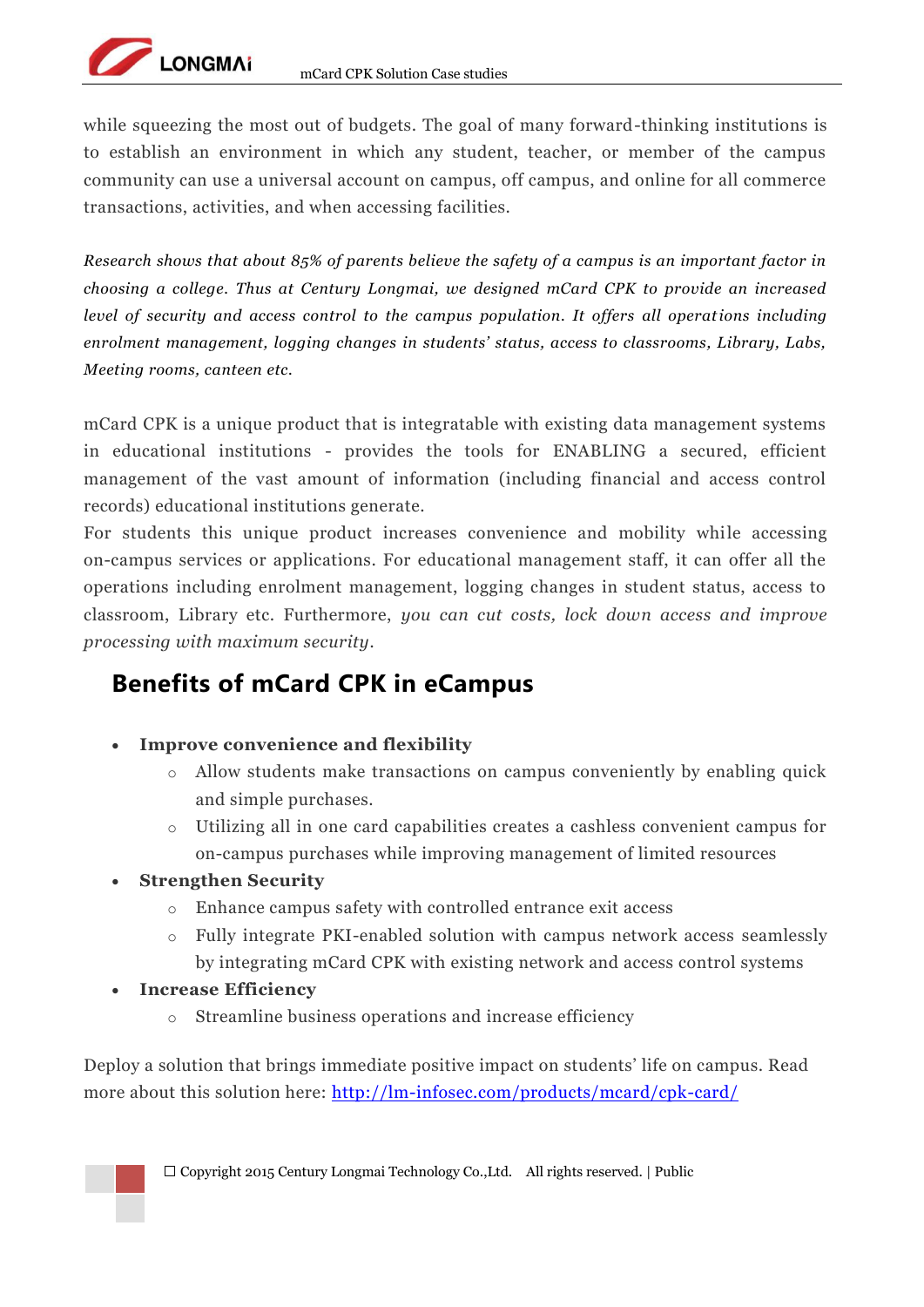## **For Public Transport**

<span id="page-8-0"></span>mCard CPK contactless cards can offer passengers a faster and easy travel solution. That is why we recommended our transport operator partners to implement such a convenient and secure transaction powered travel solution:

- Speed and convenience streamline journeys across smart/connected cities
- Reducing transport costs when compared to cash or traditional paper tickets
- Providing an innovative means in transportation
- Providing a green solution that is more environmental friendly
- Providing a means for accounting thus reducing fraud

Join our innovation struggle or just deploy ready-made new contactless ticketing solutions.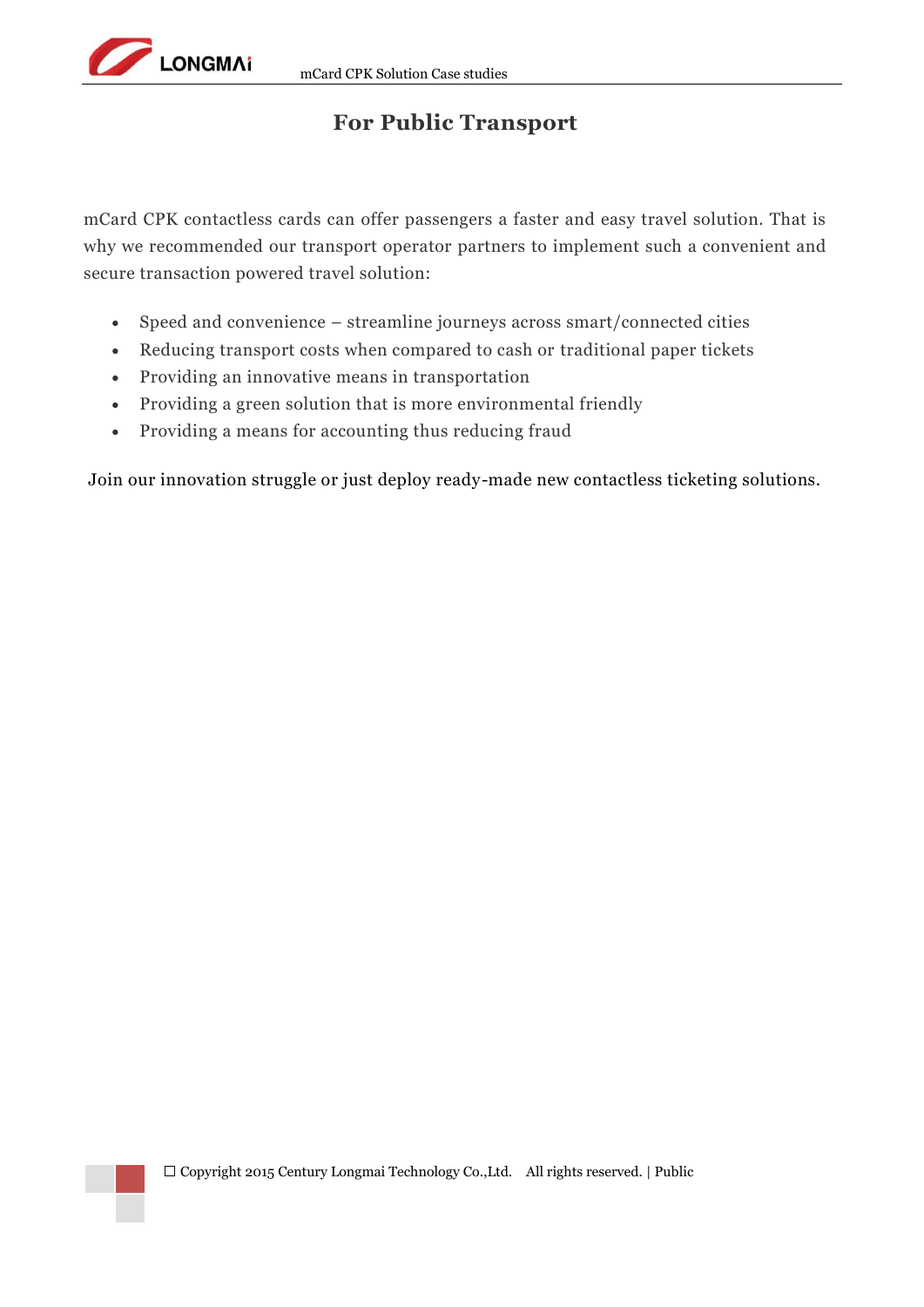

## **What else can you benefit from working with Longmai?**



Century Longmai is more than just a PKI token manufacturer, regardless of your geo-location; you can work with us to benefit from deployment of standard technology solutions and our industry experience:

- $\checkmark$  We have over 12 years' experience in digital security industry
- $\checkmark$  We offer a wide range of technologies in the Information security industry
- $\checkmark$  We have Bluetooth Low energy low PKI products that realize true wireless PKI.

We also have an extended portfolio of innovative hardware products including contact and contactless solutions for multi-industry application. Find out more about our range of products for multiple industries: discover Contactless CPK cards, our Bluetooth low energy technology powered PKI, data security in a micro SD, traditional USB PKI token, and so much more.

We guide our customers through the various stages of information privacy and security deployments and support them further with a range of products and services. We really do much more than provide you can imagine.